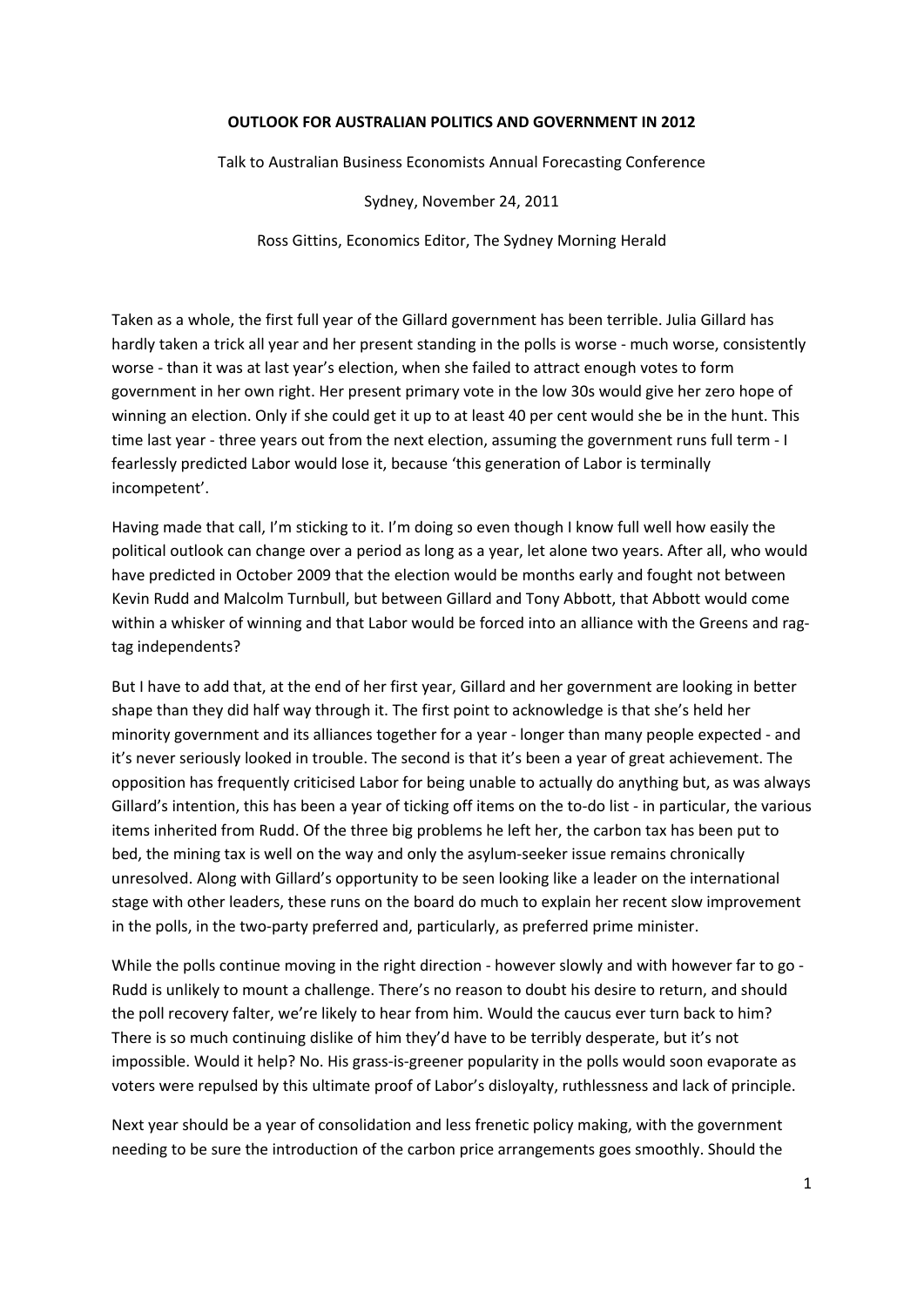world economy stay on track, the government will press on with its priority of returning the budget to surplus ‐ as, in all the circumstances, it should. Should things go really bad in Europe, the primary response will be from the Reserve Bank, but the government will at least have to reverse its rhetoric and allow the budget's automatic stabilisers to widen the budget deficit, and may need to consider a new round of fiscal stimulus. For Abbott and the opposition it will need to be a year where, finally, they make their contribution more constructive, outlining their own plans for improvement ‐ even if, as ever, they leave the revelation of their detailed policies until much closer to the election. The longer Abbott continues with his relentless negativity, the more he risks trying the patience of voters.

Can we be sure the minority government arrangement will hold together for another year? No. Just one death or resignation of a Labor member could bring it undone. But by now it ought to be clear to all that the independents on whose votes Gillard relies have much to gain by continuing to prop her up and much to lose by deserting her. It should also be clear that achieving continued cooperation from the people whose votes she needs is one of the things Gillard is good at.

## **Why Labor is so bad at it**

I have no problem putting the boot into politicians who are flying high, but I don't enjoy kicking people when they're down. If for no other reason than that I prefer to be ahead of the conventional wisdom. But I can't take a look at the political scene and not address the obvious challenge for political analysts: why exactly is this version of Labor so bad at governing?

A host of explanations has been offered, many of which have only some degree of truth and some of which are more in the nature of excuses. One we can dispense with is that it's all down to the personal failings of Rudd. He had many failings and he left Gillard with a terrible inheritance of a far too long agenda of half-finished policy projects, but we've seen enough to know things didn't immediately look up after his departure.

A favourite excuse of Labor and its supporters is that it's been turned on by the Murdoch press. It's true *The Australian* has turned from being a newspaper to a product aimed at gratifying the prejudices of a particular segment of the audience, but it is ‐ by commercial design ‐ preaching to the already converted. Its influence is limited to those silly people in Canberra who continue to take it seriously, imagining it still to be a newspaper. As for the depredations of Sydney's *Daily Telegraph*, it was ever thus. That organ has been a vehicle for foisting the bosses' views on workers since it was owned by Frank Packer. It's true the radio shock jocks often take their line from those two outlets, but were they not available the jocks would just have to work harder to find their sources of daily indignation. So, sorry, but I think the Murdoch excuse is greatly overdone. It falls into a class of argument politicians trot out to sustain the faith of the party faithful, not because they believe it or expect the uncommitted to believe it.

I think part of the problem attaches to Gillard herself. The brutal circumstances in which she came to power count against her in the mind of many voters. I don't doubt there's an element of misogyny in the electorate's failure to warm to her and that many people find her voice grates. But her deeper problem is her inability to come over on television as a warm and likable person. Some pollies have that ability, others don't. Other politicians manage to substitute an air of paternal authority ‐ don't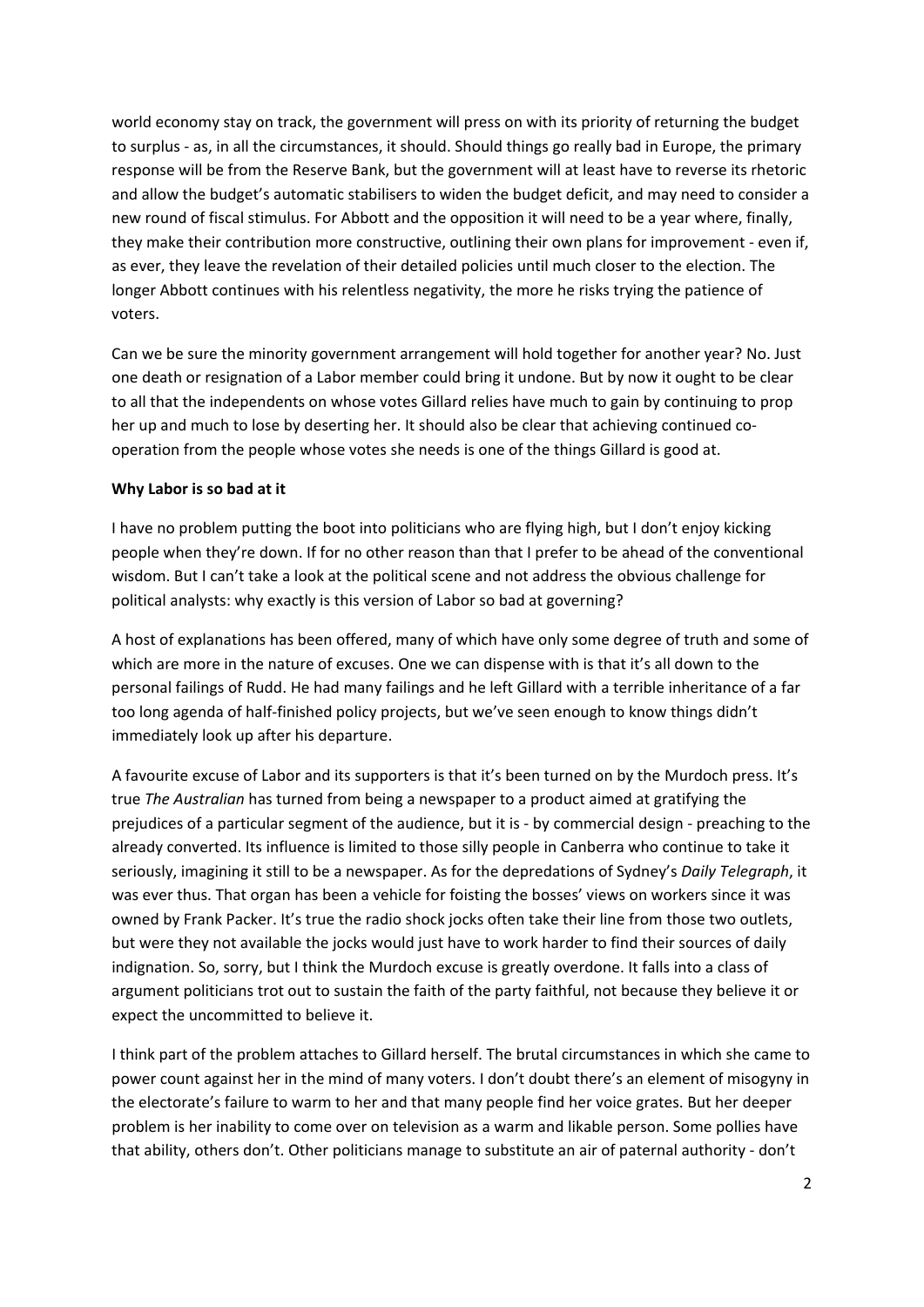worry, father is in charge ‐ for likeability (eg Malcolm Fraser, Maggie Thatcher), but Gillard can't manage that, either.

Lack of an air of authority ‐ leaders who look like leaders and hence command respect and compliance; leaders who seem legitimate ‐ has plagued the Rudd‐Gillard government. I've come to the conclusion that ‐ at the federal level, at least ‐ the Liberals really are the natural party of government. That's what the electorate thinks, what business thinks, what the media think, what the Libs themselves think and what, deep down, even Labor thinks. On the central polling question of which party is best to handle the economy, the Libs always win. The Hawke‐Keating government managed to out‐poll the Libs for a while, but Rudd and Gillard never have. This is not a question of track record, but of long‐held and deeply held stereotypes. The party of the bosses will always be better at managing the economy than the party of the workers.

This is what allows Abbott to turn opposition to outright obstruction without attracting criticism. It's what allows Abbott to take the support of business for granted, while Labor knows it must always be seeking business's approval. It's what has allowed business to conclude Labor is anti-business even while Labor modifies its policies - including Fair Work - to avoid offending business. It's what, in the battle over the mining tax before Rudd's overthrow, allowed the public to believe the foreign mining giants' ads claiming the tax would destroy the economy over their own government's ads assuring them the tax wouldn't be a problem.

It's what explains the Libs' ability to wind up the electorate over Labor's mountainous deficits and debt and why few economists intervened to dispel the nonsense. It explains why the opposition has had an excessive influence over the government's fiscal policy and why Labor is obsessed by returning the budget to surplus in 2012‐13. It also explains why only at this point have economists entered the debate to attack the government's deficit mania.

Labor's universally assumed inferiority - combined with journalism's highly selective approach to quoting evidence ‐ explains the success of *The Australian* in convincing almost everyone ‐ punters, gallery journalists and even Labor politicians ‐ that most of the money spent on Building the Education Revolution was wasted.

Associated with Labor's lack of apparent authority is the phenomenon of the slippery slope. When you're in power and on top you get a lot of co-operation, compliance and tacit support from interest groups and the public generally ‐ all of which help you stay on top. These benefits of incumbency give you the strength to stand up to particular vested interests and tide you through the ups and downs of the polls. But when your weakness in the polls becomes sustained, you hit the slippery‐ slope part of the curve where it becomes a lot easier to fall further than to claw your way back up. Where things start to unravel as people who formerly accepted the reality of your continuing authority begin to wonder how long you'll survive, whether they should give you a push on your way and whether they should start cosying up to your likely vanquisher.

Though she seems to have made a little progress back up the greasy pole in recent days, Gillard has spent most of her time as PM sliding down the slippery slope. It's a situation that emboldens your critics and opponents while making your supporters more cautious. So things have been unravelling. The denizens of the House with the Flag on Top - pollies on both sides, staffers and journalists -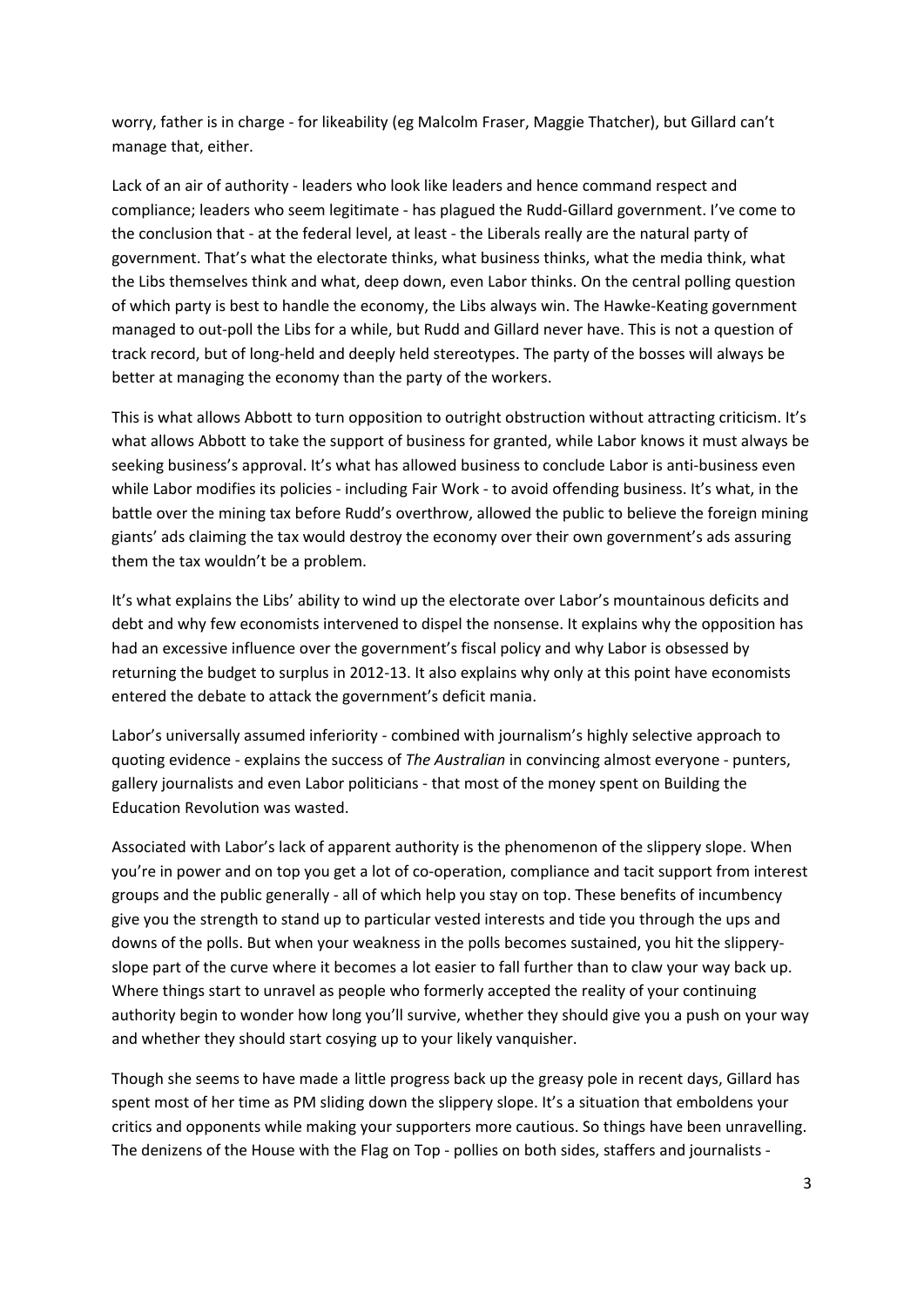revere success, fear the successful and despise failure. Lindsay Tanner says the press gallery is either at your feet or at your throat. It shifts when it sees you languishing in the polls, emboldened to be a lot more probing and critical and take a lot less on trust. The denizens take the polls so seriously that everyone starts expecting anything you do will fail, and their expectations tend to be self-fulfilling.

One interest group that's particularly susceptible to this behaviour is business. Business will live with a housetrained Labor government with a steady grip on power. But it does so against its natural preferences. Big business people expect Labor to court them, while quietly accepting it when the Libs choose to ignore or pressure them. Business is very unhappy with Labor and I have no doubt its disenchantment and its increasing willingness to make its unhappiness known is magnified by its perception the Gillard government is not long for this world. It's willingness to accept the carbon tax has been diminished by Abbott's success in turning public opinion against the tax. Its complaints against Fair Work ‐ which don't seem to have great substance ‐ are directed mainly at persuading the next government to shift the balance back in favour of employers. If this does collateral damage to Labor between now and the election, so much the better.

Both the Rudd and Gillard governments seem remarkably inexperienced. This shouldn't be an excuse because it's unusual for incoming federal cabinets to have many members with previous ministerial experience. Labor doesn't seem to realise that maintaining good relations with business isn't just a matter of senior ministers trying to fit in as many boardroom lunches as possible, or even keeping in touch with the business lobby groups. It means having big business chiefs feel they can ring the PM about a problem and their being on the receiving end of calls from the PM to inquire about their views on relevant matters. The main union leaders would have such a relationship with the PM, but I doubt the business chiefs do. They'd know this and would feel alienated from Labor, especially because Howard was such a great private phoner of power‐holders.

Similarly, Labor's failure to make sure the big miners knew what to expect well before the unveiling of the resource super profits tax is a sign of inexperience. The name of that tax ‐ chosen by Labor's spin doctors - did much to convince the rest of the business community Labor was anti-profit and anti-business, without doing much to arouse the punters' resentment of foreign mining giants. Labor's PR people have been far too young, lacking much journalistic experience, let alone political experience. It should have recruited some old hands. Rudd treated his staff so badly he burnt through a generation of good advisers.

But Labor's chronic inability to sell its policies to the electorate can't be explained simply in terms of the inexperience of its spin doctors. It isn't primarily about spin doctors. I think the root of this generation of Labor politicians' problem ‐ the key reason they're so bad at governing ‐ is their background. Unlike earlier generations, almost all of them are apparatchiks; they come from Labor's professional political class: people who start working for ministers or unions straight from university and climb the Labor career path, never making a success of a career in the outside world or even spending a lot of time as an on-the-ground union official dealing with ordinary workers and disparate employers.

The trouble with this system is that it seems to be breeding a generation of politicians who don't have a good feel for human nature and, above all, don't give up their profession and enter parliament with a burning desire to make the world a better place. Their burning desire is to make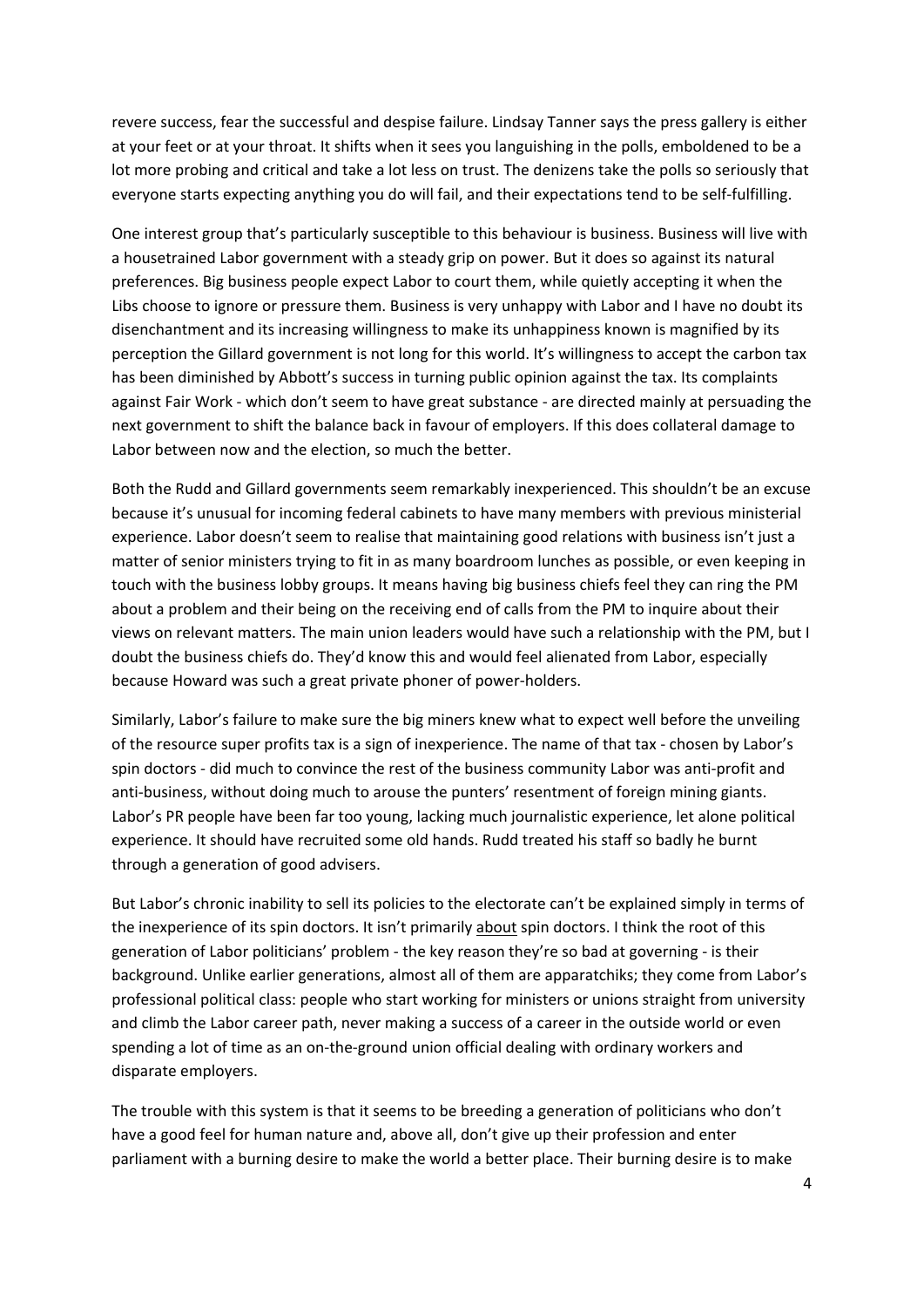cabinet minister. Their entry to parliament is a promotion and a pay rise, not any sacrifice. These guys don't have deeply held values and convictions they're prepared to fight for and run risks for. Their lack of conviction robs them of the ability to explain policies that arise from their framework of belief. They can't fashion a compelling narrative of what drives them and where the government wants to take us. They lack the missionary zeal of someone like Paul Keating; they have no desire to convert. They think 'selling' policies is a matter for spin doctors and advertising agencies, not of working tirelessly to help people understand the vision and see why it's so important. When you're not passionate about explaining your policies, when you're just a political player, you do what Labor has done from the moment it took office: focus on attacking your opponents, thus conferring them and their criticisms a status they wouldn't otherwise have. When you're not a passionate explainer, you avoid answering questions and merely repeat prepared lines.

The problem with all this isn't just that you fail win public support for your policies, it's also that the public can sense your lack of commitment and conviction, your preference for self‐preservation over leadership, your interests over theirs. You lose authority and respect in the eyes of voters. Courage comes from convictions; public confidence in governments comes from people's perceptions of your courage and conviction. As John Howard demonstrated with the GST, voters are perfectly capable of giving you grudging respect for pursuing a policy they don't like the sound of.

## **Minority government may be the making of Gillard**

But having said all that, I now have to highlight a qualification. At the end of its fourth year, Labor has now amassed an impressive list of achievements. Leaving aside its remarkably effective response to the global financial crisis, we have: paid parental leave, equal pay for community workers, plain packaging for cigarettes, the foundations for a national disability insurance scheme, a price on carbon, the likely passage of the minerals resource rent tax, and the continuing pursuit of compulsory pre‐commitment on poker machines. (Admittedly, the mining tax was butchered and Labor's health and hospital changes fell far short of their billing.)

Some of the items on that list may not greatly appeal to you, but they would to the Labor heartland. And it's noteworthy that some of the items wouldn't have been there had it not been for the insistence of those whose votes Labor has depended on to stay in government. On the carbon price, in particularly, Gillard had no choice but to press on with its early introduction. See what's happened? The circumstances of minority government and the ferocious opposition of Abbott have left Gillard with no option but to take principled positions and stick to them through thick and thin. If her improvement in the polls proves lasting, it will be because her failure to win a majority has forced her to exhibit all the impressive qualities she seemed not to possess. Her steadfastness and ultimate achievement may be we winning her the grudging respect of the electorate.

Provided she can hold the numbers in the House for another two years, Gillard should benefit from the effluxion of time. It will give people more time to get used to her idiosyncrasies and more time to tire of Abbott's. And there'd be something very wrong if more than a year of living under the carbon tax didn't cause people to lose their fear of it.

It's interesting to observe the way conservatives have transferred the mantle of bogyman from the ALP to the Greens. Labor's greatest crime is not being typically wrongheaded Labor, but falling under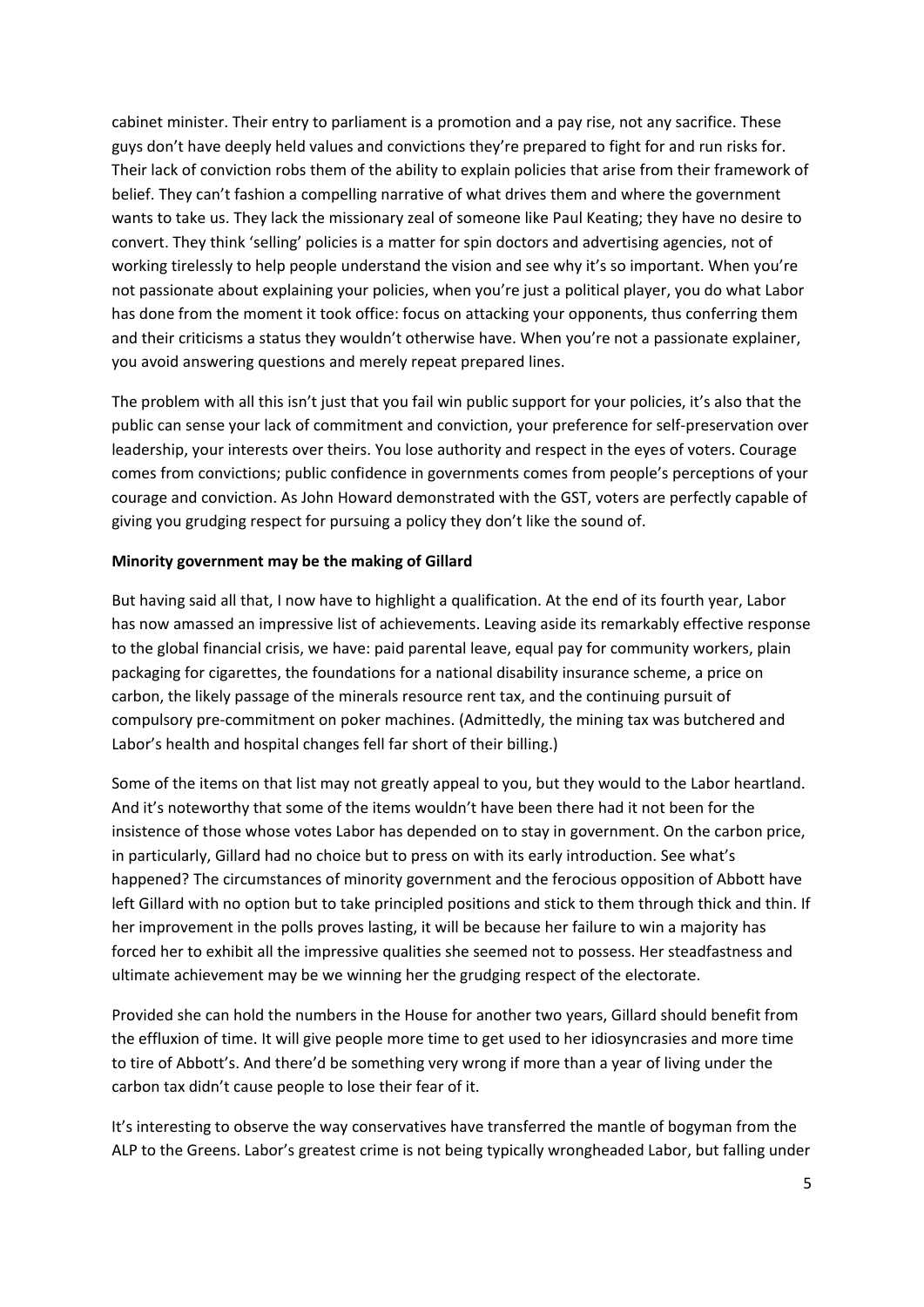the spell of the demonic Greens. Exhibit A would have to be the carbon scheme. But, apart from its higher levels of compensation to industry, it was little different from Rudd's carbon pollution reduction scheme, which the Greens rejected out of hand. It's not politic to say so but, in the end, it was the Greens who changed their tune, much more than Labor did.

# **The prospect of Abbott**

Abbott has been far more effective as opposition leader than I and other smarties expected. He quickly learnt to keep disciplined and avoid putting his foot in his mouth, and quickly displayed his greatest, most enviable strength as a politician: an ability to 'cut through' ‐ to have the things he says noticed and broadcast by the media.

His policy of blanket opposition to all the government's policies has served him well. Many expected the electorate to tire of his relentless negativity, but it hasn't happened yet. Even so, some strains are beginning to show. His autocratic style has put noses out of joint within the party and, should his standing in the polls ever slip, we will hear from his detractors. There is much discontent within the party and in business over his refusal to criticise Fair Work and propose any changes that could reawaken the spectre of Work Choices.

Despite the opposition's remarkably strong standing in the polls, Abbott is not personally popular. He has a 55 per cent disapproval rating for his job as opposition leader. And the authoritative Australian Election Study, in which ANU political scientists surveyed voters soon after the last election, found that Abbott's unpopularity was the main reason he failed to win enough seats. Though Gillard's popularity rating was low, Abbott's was a lot lower ‐ lower even than Keating's in the 1996 election.

Abbott has little interest in economics and no commitment to economic rationalism. His policy positions reek of populism, protection and direct controls. His solemn promises to roll back the carbon and mining taxes, but not reverse the goodies they will be paying for, leave him with a funding gap of many tens of billions he has, as yet, made no attempt to fill. How such a man could bring himself to outline the sweeping spending cuts needed to make good his promise to return the budget to surplus without delay is hard to imagine. He has, however, taken the precaution of refusing to use the services of the new Parliamentary Budget Office to cost his promises. There is no precedent for parties promising to abolish major new taxes already in operation, nor for governments actually doing it. I find it very hard to believe it would happen.

Should Abbott be elected, we face either a monumental breaking of promises or a government totally consumed by the effort needed to turn back the clock. Why the part of the electorate that cares most about good macro management and micro reform has had so little to say about Abbott's incredible performance I don't know. Perhaps they'll have more to say as the reality of an Abbott‐led government draws closer.

## **Observations on monetary policy**

I normally begin this section observing that the market and the business economists have had another bad year in their efforts the second-guess the Reserve Bank's moves in the cash rate, but this year I have to declare the second‐guessers to be ahead on points. The notion that the Reserve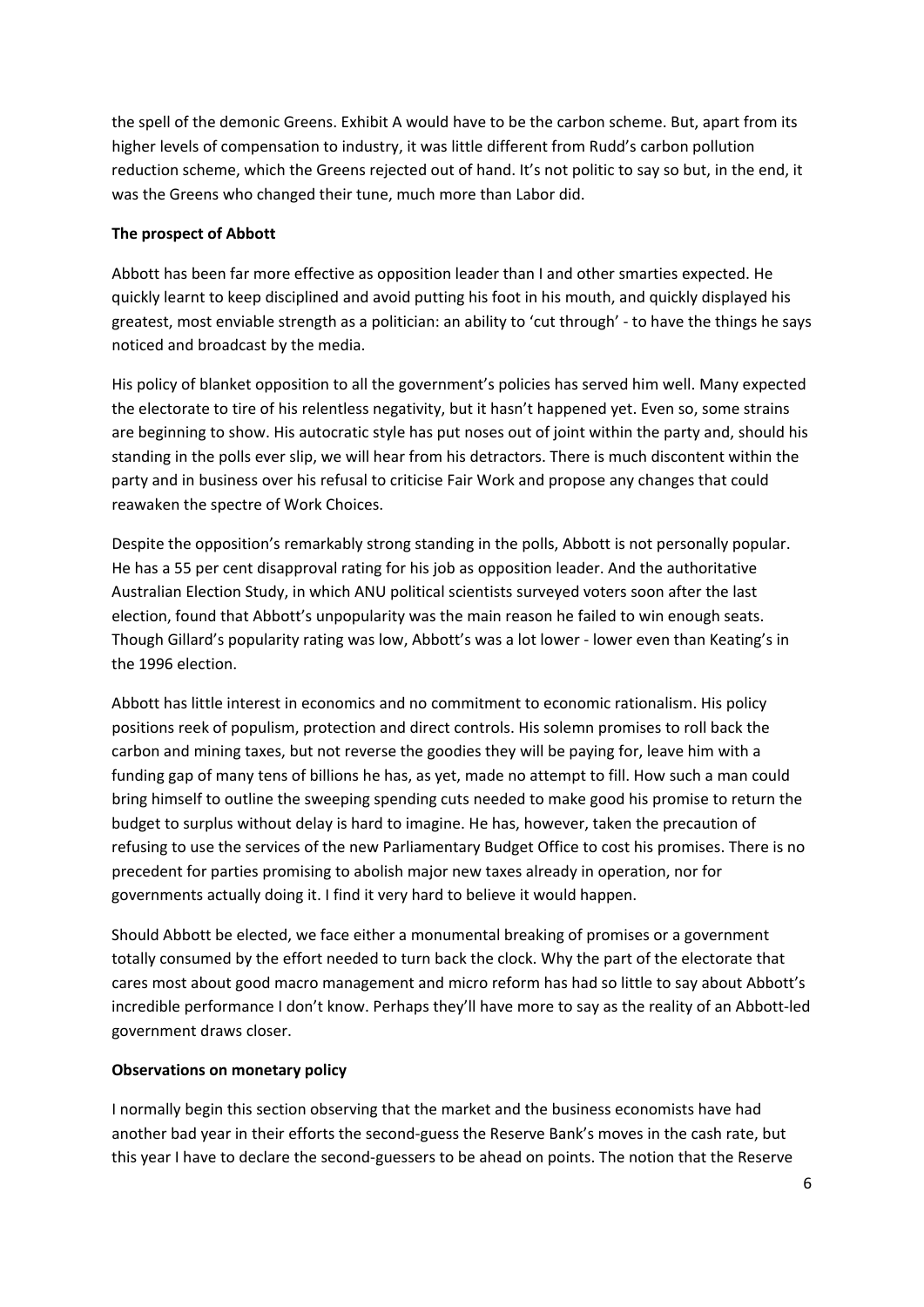might cut rates entered the futures market's head a lot earlier than it entered the Reserve's head, so the market has to get credit for that. I'm not sure the market was particularly prescient on size and timing - suggesting it might have been right for the wrong reason. I suspect the market was dominated by foreign players who merely projected North Atlantic conditions onto the Antipodes, making insufficient allowance for local conditions. But, as all of us in the prediction business know full well, a win's a win. I wouldn't make those criticisms of the other great hero of this episode, Bill Evans. He stuck his neck out ahead of all of us, we marvelled at his folly, but he turned out to be right and he deserves all the accolades he got.

From where I sit it's clear to me that to make a legendary call like Bill's you have to get well ahead of the game, well ahead of the data ‐ and you have to be right. When I saw Bill make his call I thought, that's not in the Reserve's plan, so he'll only be right if he foresees developments the Reserve doesn't foresee and those developments are big enough to change the plan. He did and they were.

The Reserve begins each year with a view of how the year's going to pan out and a rough idea of the policy adjustments the outworking of that view will necessitate. It must have such a view because it has an on-the-record forecast, and that forecast is its view. The trick for you guys is to work out what its forecast tells you about the policy adjustments needed to bring the inflation forecast about, given the growth forecast.

This year the Reserve was expecting growth to accelerate as the effects of the resources boom spread through the economy, adding to inflation pressures at a time when we were already close to full employment. It was therefore expecting to have to tighten a few times as the year progressed. But here's the point: it's continuously testing its forecasts and its expectations against the data as they roll in. And it makes its judgments about whether policy needs to be adjusted one board meeting at a time. As events unfolded, the economy didn't accelerate in the way it had been expecting, and so the Reserve never reached a point where saw the need to act on its 'bias to tighten'. At first there was the temporary setback of the Queensland floods ‐ which proved less temporary than first thought - and then there was the backwash from the growing sovereign debt problems in Europe, mainly on business and consumer confidence. By November it was clear the economy wasn't taking off the way the Reserve had expected ‐ mainly because of the confidence backwash from Europe ‐ so the Reserve wasn't going to have the trouble keeping inflation within the target range it had expected to have, thus allowing it to make what it expects to be a once-off reduction in the cash rate to get it back to neutral. It's worth noting that part of the scope for this move came not from the effects of Europe but from the past and future revisions to the underlying inflation figures arising from the Bureau's reweighting of the index.

I don't think the Reserve has very firm ideas about where the stance of policy goes from here. The economy is pretty much in equilibrium, policy is set at neutral, so the rate will stay where it is until developments occur that knock the economy off its equilibrium path ‐ and off the Reserve's forecast ‐ in one direction or the other and require a policy response. Clearly, the balance of risks is very much to the downside.

But Bill has made another call and, as I understand it, is predicting another three cuts ‐presumably 25-basis-point cuts - next year. Here again you see him getting well ahead of the game; well ahead of the Reserve's thinking, as expressed in its forecast. He can see something coming down the pike the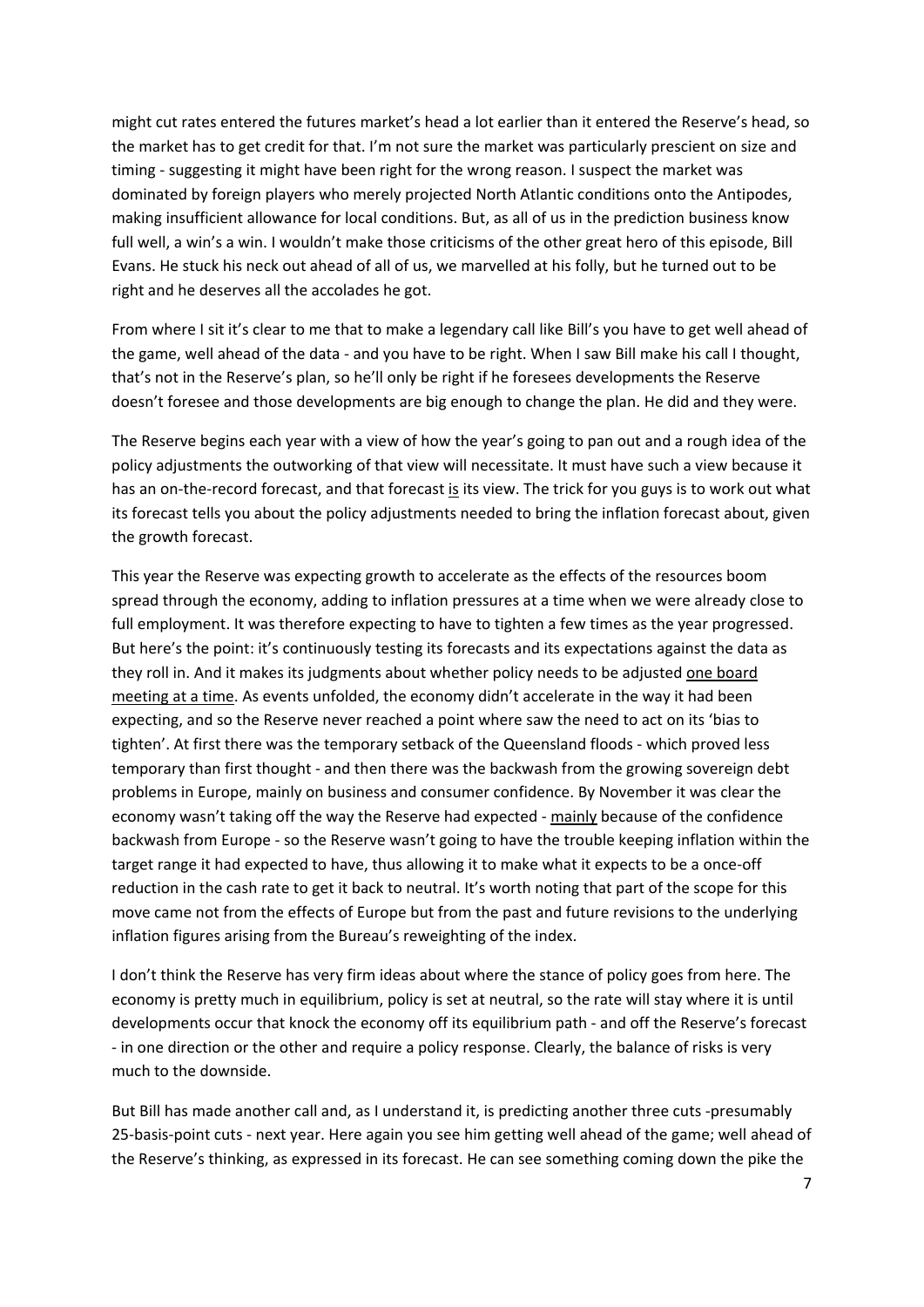econocrats can't, and he may again prove himself to be more prescient than them. What would fit Bill's call of three further cuts over the course of 2012 would be for the economy to slow down rather than speed up as forecast - for it to run out of gas, presumably because of growing caution and uncertainty on the part of business and consumers in response to continued turmoil in Europe. This would be manifest in a continuing rise in unemployment and an inflation outlook that was even more benign, thus allowing the rate to be lowered another click. Of course, were Europe to turn into the full catastrophe, we all know from the events of late 2008 how the Reserve would react. In that case I wouldn't be surprised to see three cuts next year, but they'd probably come thick and fast, and each be nearer 100 points than 25.

I remarked in my column last Saturday that when the news is full of stories about some economic issue and the authorities pop with a policy change, all the instincts of the media and the punters are to assume that A caused B. In this case, we hear all this bad stuff from Europe, which makes us think the European economy is stuffed, therefore we must be stuffed and that must be what caused the Reserve to slash its forecast and cut the rate. I think all humans have a tendency to string together chains of cause and effect in this way and for our thinking to be unduly influenced by those events that have 'salience' (prominence in our consciousness) because they are so dramatic, so highly publicised or so recent.

My point is that this defective reasoning may be very human, but economists need to do better. Because the markets and business economists spend so much time studying developments overseas ‐ usually the US, but these days, Europe ‐ and they do that because national financial markets are so highly integrated ‐ these developments have great salience in their minds, which can tempt business economists to over-weight them when forming views about likely developments in our economy our real economy.

We need to remember that overseas events may be very exciting and very important, but they're only relevant to us, our forecasts and our policy stance to the extent that, by some clearly identified channel, they have an effect on our real economy. They may be big in Europe, but are they still big by the time they reach us? Our real economy isn't nearly as well integrated with the world as our financial markets are. Our domestic demand (GNE) accounts for almost all of our aggregate demand, sometimes more than all. As I keep reminding my readers, roughly 80 per cent of what Australians produce they sell to other Australians and roughly 80 per cent of what they purchase they buy from other Australians. Of course, the sharemarket is a more important channel than it used to be, and so ‐ thanks to an ever‐more globally integrated media ‐ are confidence effects. I say all this simply because I keep hearing business economists making predictions about what the Reserve will do, and explaining why it's done what it's done, much more in terms of overseas development than I see in all the Reserve's detailed exposition of why it did what it did. You've got to get your direction of causation right. The Reserve is managing our economy, it's responsible for our inflation rate. Its highest consideration will be what's happening in our economy and its interest in what's happening in other people's economies is limited to assessing the extent to which those events impinge on our economy. That's obvious, but people who know a lot about what's happening in other economies seem to keep forgetting it. Sometimes I think the traditional order in which the econocrats set out their analysis ‐ start with the world, then move on to the domestic ‐ may confuse people as to which is the more important.